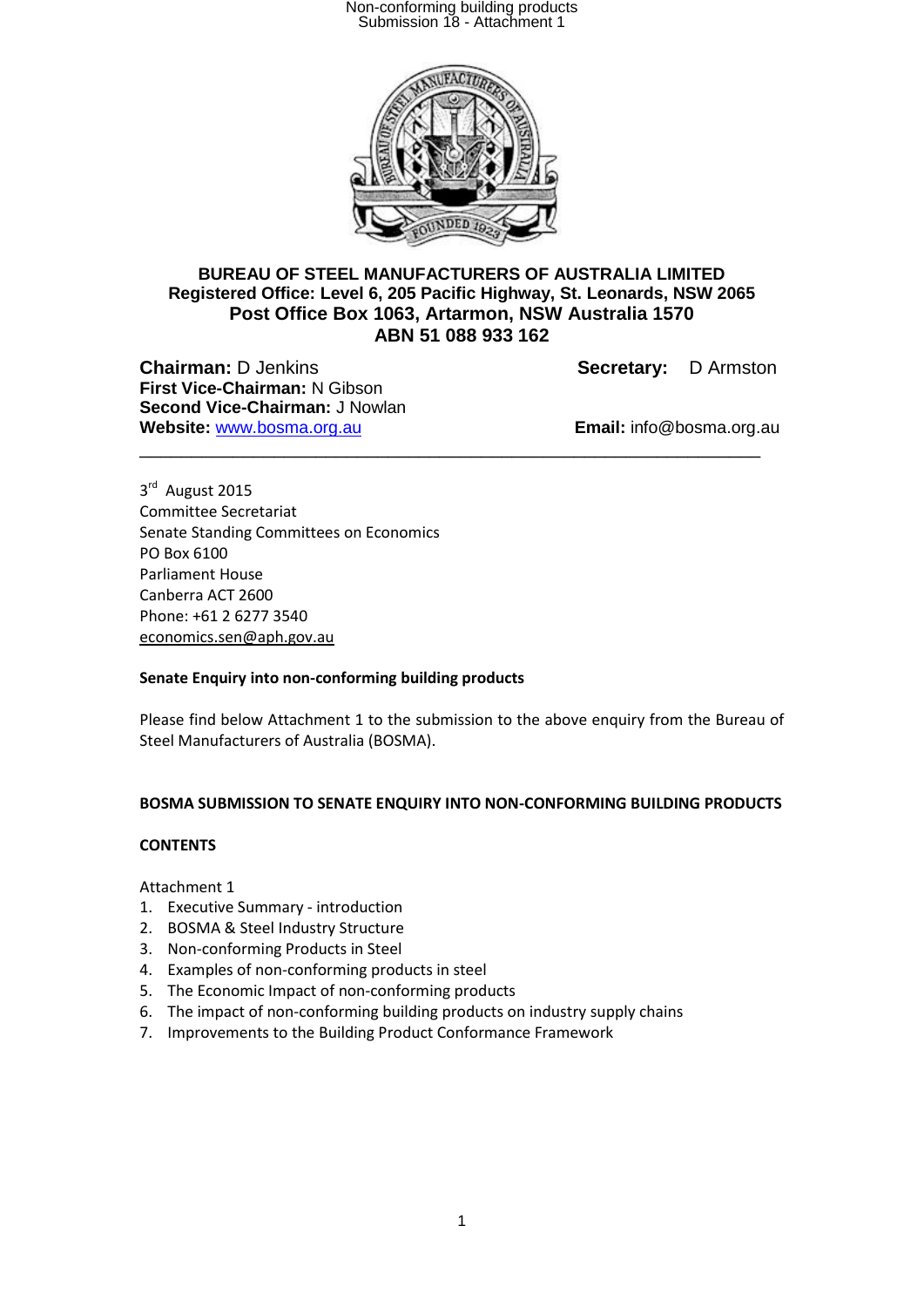### **1. EXECUTIVE SUMMARY**

**The Bureau of Steel Manufacturers of Australia (BOSMA) is the peak body representing the Australian steel manufacturers OneSteel, an Arrium business, and BlueScope Steel. BOSMA members supply the majority of steel mill products used in the Australian domestic market. (See section 2 for Australian steel industry structure.) OneSteel and BlueScope together employ around 12,000 people in Australia while total employment in the steel sector, both upstream and downstream, was estimated to be around over 100,000 (ABS 2011).** 

**The sale of non-conforming building products in Australia is a form of unfair trade, by which companies whose products do not conform to Standards and building requirements undermine the viability of those firms whose products do conform, while imposing additional and unnecessary costs on the economy, and creating unacceptable risks to public safety. This is not a level playing field.** 

**In BOSMA's opinion non-compliant steel being supplied into construction is part of an overall problem in establishing product conformity to the Australian Standards specified. There is evidence from a range of sources that some steels being supplied into projects are non-compliant with specifications and standards. There needs to be a better overall product conformity system and in the case of high risk construction safety related products like steel, there needs to be Government support.**

**The BOSMA position is that regardless of source of product, members of the supply chain must ensure that the steel products used in risk critical structural applications have been supplied from steel mill manufacturers which have Third Party Certification of their manufacturing output, demonstrating compliance with the relevant Standards. This is particularly important for high risk structural applications in construction where steel mill products are relied upon for the structural integrity of the building.**

**BOSMA is not calling for increased regulation but support from Government of the systems already in practice driven by industry need and with a proven track record. Frameworks such as this are well understood and accepted by competent steel mills worldwide, as Third Party Certificates of Product Compliance are already for them a low cost "reduced red tape" method of demonstrating compliance to Standards and correct test certificate data and identifying markings.**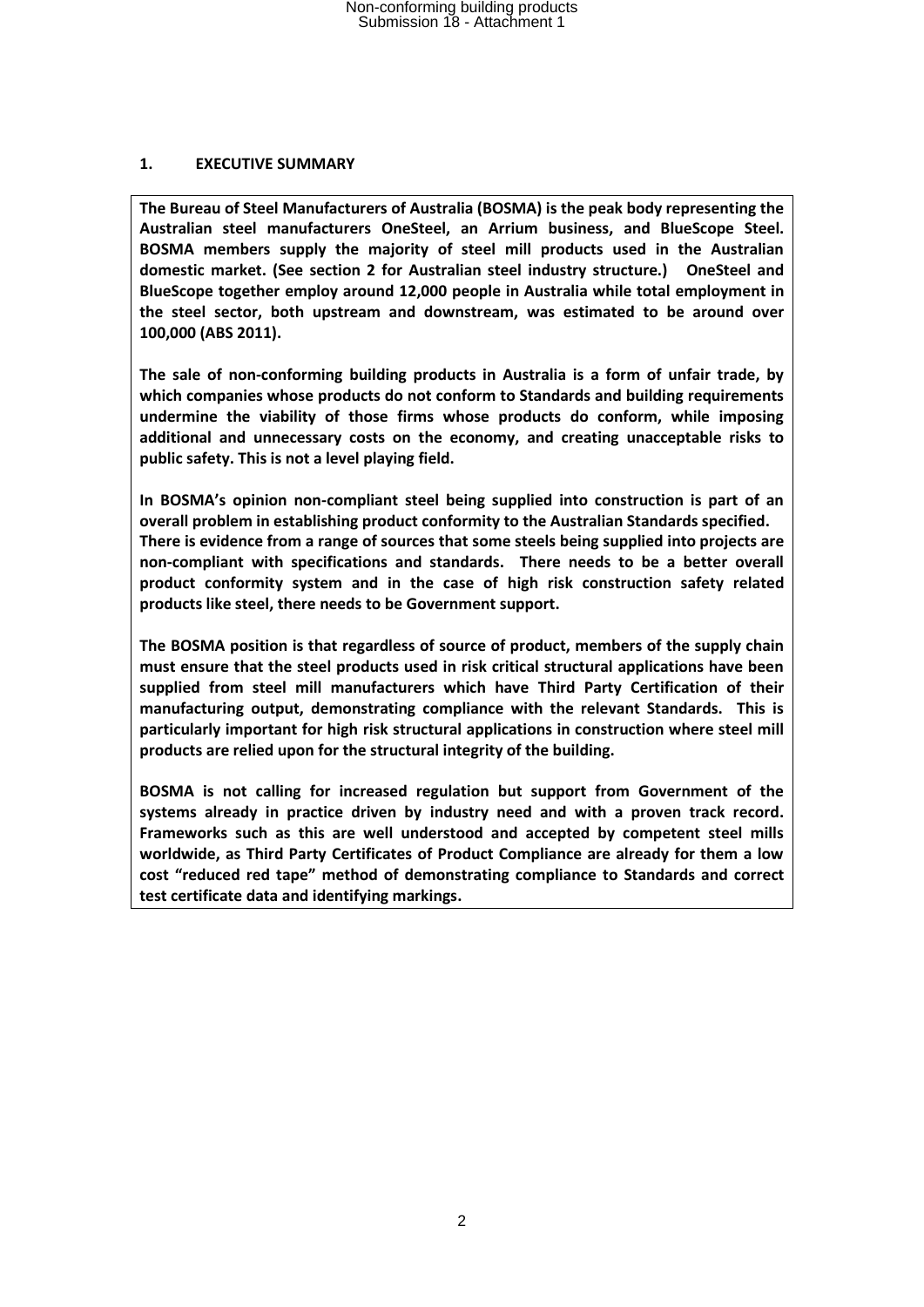### **2. BOSMA & STEEL INDUSTRY STRUCTURE**

The Bureau of Steel Manufacturers of Australia (BOSMA) is the peak body representing the Australian steel manufacturers OneSteel, an Arrium business, and BlueScope Steel. BOSMA members supply the majority of steel mill products used in the Australian domestic market.

The two biggest market sectors for steel used in Australia are steel reinforcement and associated steels used in concrete buildings and structures, and structural steel and associated steels used in steel framed buildings and structures.

The Steel Reinforcement Institute of Australia (SRIA) is the peak body for the reinforcing steel manufacture, distribution and processing value chain in Australia, and the Australian Steel Institute (ASI) is the peak body for the structural and flat steel manufacturing, distribution and fabrication value chain in Australia.

Arrium and BlueScope are companies with Australian and international operations employing around 17,000 people, and generate annual revenue of approximately \$15 billion. OneSteel and BlueScope employ around 12,000 people in Australia while total employment in the steel sector, both upstream and downstream, was estimated to be over 100,000 in Australia (ABS 2011). Their steel businesses operate across several hundred sites, servicing customers in a variety of industries, including the building & construction, manufacturing, infrastructure and agriculture sectors.

Steel is a fundamental building block of any modern society and as such, despite significant trade exposure, a domestic steel manufacturing capability is an important and strategically valuable asset. BlueScope and Arrium currently have over \$6 billion in capital invested in Australia and have a proud history of manufacturing quality steel products. The challenges presented by non-conforming steels and non-conforming steel building products have grown significantly in recent years as there is increasing evidence of increased incidence of these.

The supply chains for the various steel products have differing characteristics. The biggest market sectors for steel used in Australia are:

- steel reinforcement (rebar, mesh, strand) and associated steels used in concrete buildings and structures
- structural steel (beams and sections) and associated "black" uncoated flat steels used in steel framed buildings and structures.
- coated flat steels (e.g. COLORBOND ©)
- end-use building products and other products using steel

Steel reinforcement supply chain:

- Steel mills domestic and overseas
- Reinforcement processors/fabricators/post tensioners/precasters/others such as wire fencing, concrete pipes etc.

Structural & Flat steel supply chain:

- Steel mills domestic and overseas
- Steel distributors
- Steel fabricators
- Prefabricated components, modules and assemblies

Coated flat steels supply chain: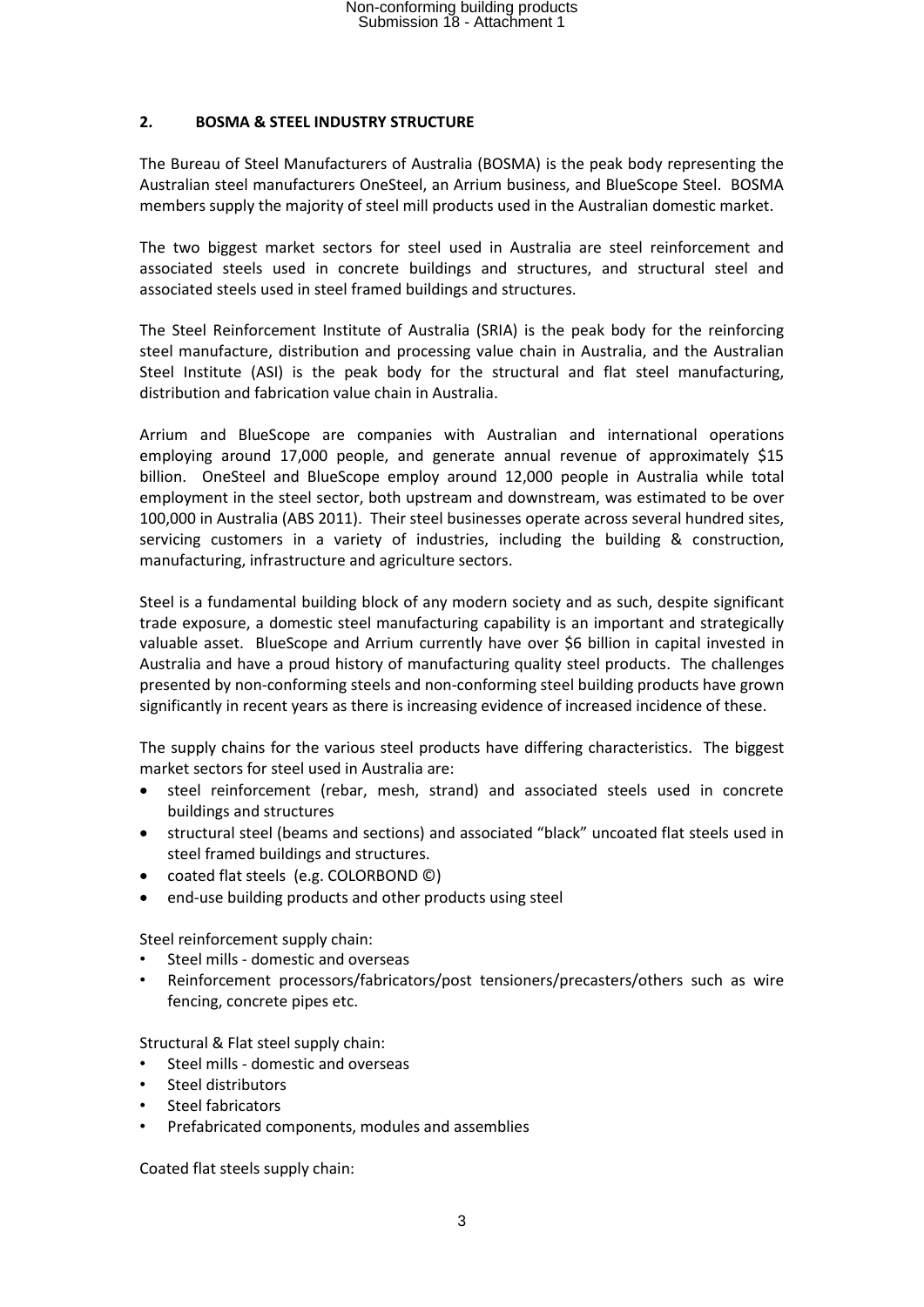- $\bullet$  Steel mills domestic and overseas
- Steel distributors
- Roll formers and sheet metal fabricators

Steel building products supply chain:

- Products made from steel e.g. bolts, mesh, sheds, direct imported
- Component assemblies e.g. fabricated structural steel, domestic and imported
- Pre-assembled modules, domestic and imported

In the reinforcement supply chain the majority of steel mill product is currently covered by third party certificates of product compliance. However increased availability of noncompliant reinforcing products is putting significant stress on this sector, threatening employment volumes and margins.

In the structural/flat products supply chain, because of the extra distribution level, and the increased fragmentation of end-uses, the use of third party certificates of compliance for steel mill products is growing, but the voluntary nature of compliance is impeding this, again threatening employment volumes and margins. For prefabricated and modular assemblies, it is difficult to determine compliance of the individual steel products. This could be resolved if third party certification of product compliance was required for the base steels.

In the steel building products and coated steels supply chains, it is often very difficult for users and specifiers to determine whether compliant steel mill product has been used, as it is not the norm for suppliers to provide evidence of compliance for the steel they use. This could be resolved if valid branding and product marking requirements were specified and enforced.

The definition BOSMA is using for non-conforming steels and steel building products covers the following:

- Products that do not meet regulatory, Australian or industry standards
- Products that are not fit for their intended purpose
- Products that are not of acceptable quality
- Products that contain false or misleading claims
- Products that have false documentation
- Products that are counterfeit

Australia is part of a global supply chain and building and construction products are being sourced from both overseas and local manufacturers and suppliers. There is increasing evidence (see section 4) that many suppliers of products, regardless of where they are made, are not providing evidence that their products meet Australian Standards and building requirements, and hence they may not comply. In addition surveillance and enforcement of conformance to Standards and specifications are inadequate.

In November 2013, the Australian Industry Group (AiG) reported on the increasing evidence of non-conforming building products in the Australian market place. The report highlighted many factors that have created an uneven playing field for building product manufacturers in Australia and the complexity this creates for builders, trade contractors and building certifiers. The Australian Industry Group, 'The quest for a level playing field - The non-conforming building products dilemma', November 2013[. www.aigroup.com.au/link/gK](http://www.aigroup.com.au/link/gK)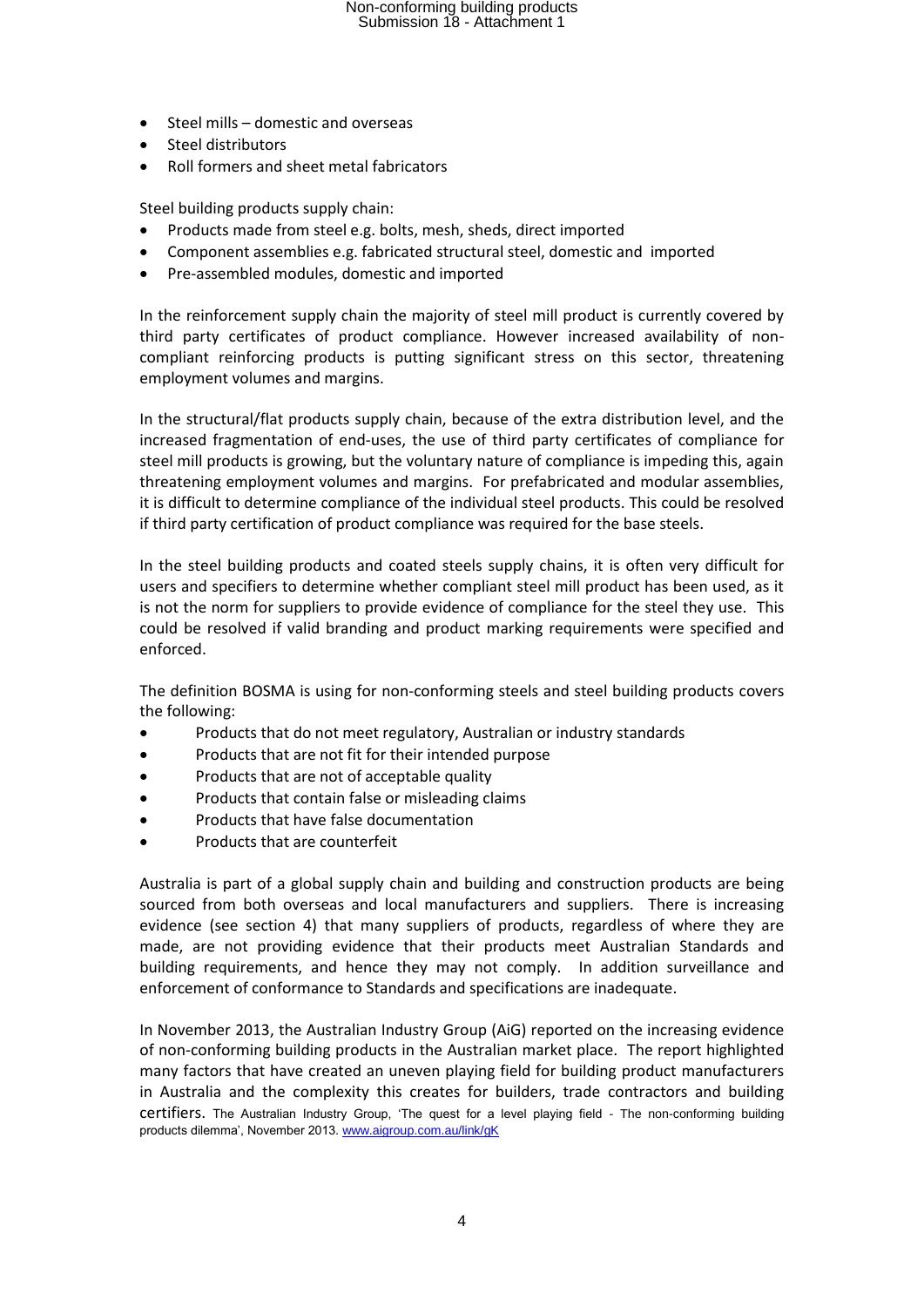How to assure product conformance to Standards and avoid the risks of using non-compliant steels are significant challenges for construction companies, engineers, specifiers and regulators. The potential damage to the Australian economy is significant, as detailed below.

The current systems and frameworks are inadequate to ensure that steels and steel building products meet the Standards called up in the National Construction Code (NCC) or specified in non-building construction projects. Standards Australia develops Australian Standards but does not have a direct role in ensuring the compliance of products or services with these standards. Australia trades in a global marketplace, but Australia does not mandate certified product conformity and compliance requirements to Standards. So while Standards are called up, the ineffective framework for surveillance and enforcement essentially relies on the goodwill of the suppliers to provide compliant product.

Design engineers and building surveyors are responsible to the project managers for checking compliance to specifications. Products used in building and construction should comply with the relevant quality and safety standards covered under the National Construction Code (NCC) which includes the Building Code of Australia (BCA) and referenced Australian Standards. Construction works not covered by the NCC, such as infrastructure and unique structures, are subject to the Standards, deemed-to-satisfy solutions and specifications nominated by the relevant designer/engineers and contract documentation. The relevant designer/engineer should also specify what level of evidence should be accepted as proof that a building product meets the specified standard.

As there is no effective regulatory mechanism for checking compliance to Australian Standards, a voluntary third party certification authority has been established - the Australasian Certification Authority for Reinforcing and Structural Steels (ACRS), which certifies the majority of reinforcing and structural steel products supplied into the Australian construction market from both local and overseas suppliers. In addition Steelwork Compliance Australia (SCA) has been established as a certifying authority for structural steelwork to Australian Standards. However as certification is voluntary, a significant proportion of steel product supply, particularly when supplied as components in prefabricated or modular assemblies, is not subject to checking for compliance.

Non-compliant steel is a particularly serious concern in high risk applications for steel mill products such as concrete framed and steel framed buildings and structures.

The Australasian Procurement Construction Council (APCC) reports that the average cost of rework due to Non-Conforming Products was between 0.25% and 2.5% of the overall contract value. The Australian Bureau of Statistics puts the size of the construction industry (residential, commercial and engineering) at \$151 billion in 2008/2009. This suggests that Non-conforming products are a significant cost, circa \$3 billion plus, to the overall construction industry and Australian GDP. Australasian Procurement and Construction Council, 'Procurement of construction products - A guide to achieving compliance', 2014. [www.apcc.gov.au](http://www.apcc.gov.au/)

In a Product Conformity Requirements presentation on  $18<sup>th</sup>$  April 2011, J Montgomery-Hribar from APCC summarised the impact of non-compliant products as follows:

- Construction products are estimated to be 30% of project costs
- Australian construction work is over \$150 billion per annum
- \$36 billion is spent on construction products per annum
- Construction waste is estimated at 30% over \$10billion per annum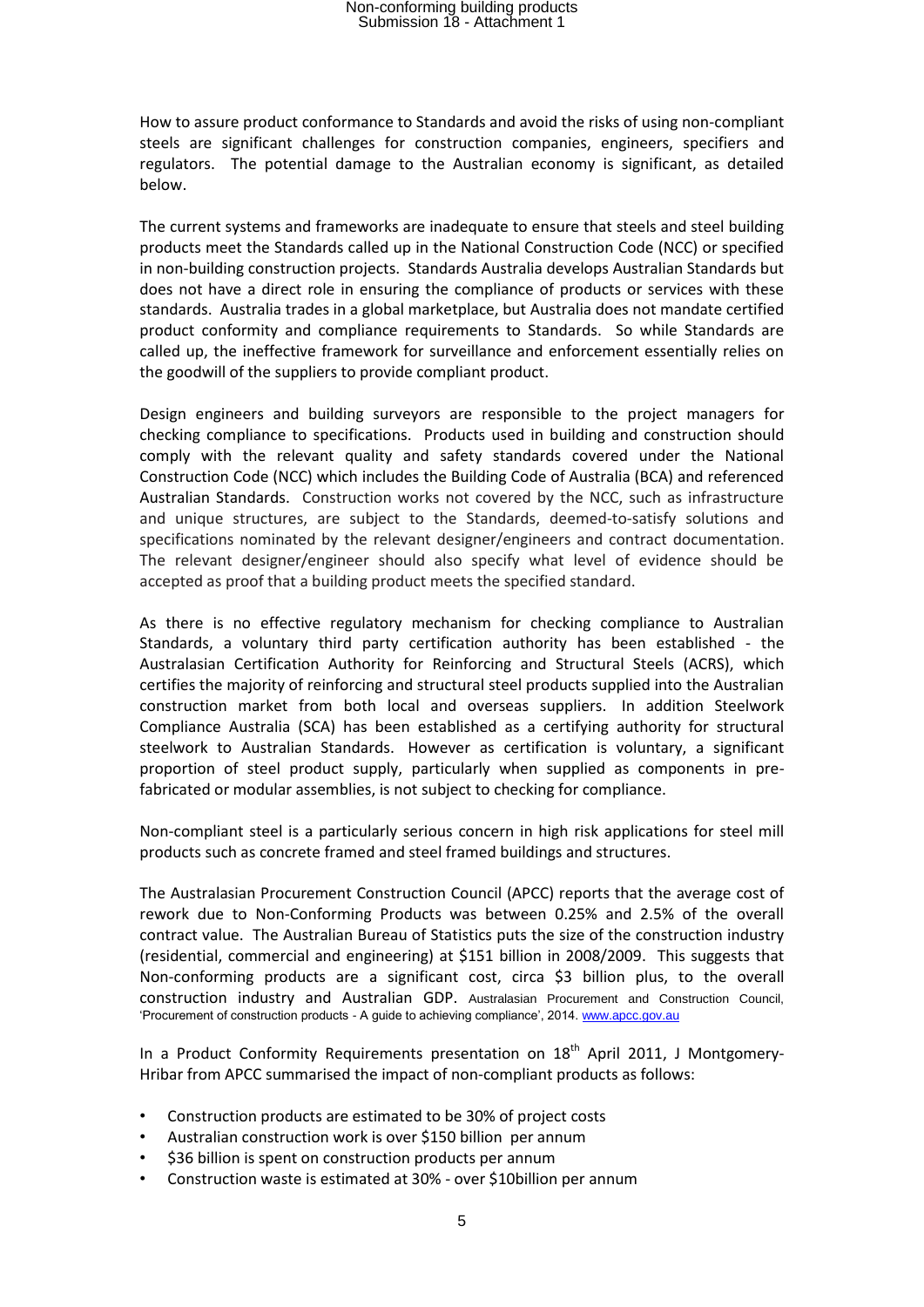- Reducing that waste by just one third can result in a benefit of \$3.5 billion per annum
- Cost of rework on projects is up to 2.5% of total contract value
- On a \$5 million project cost of rework is approx. \$125,000
- On a \$50 million project cost of rework is approx. \$1,250,000

Rectification and waste costs are therefore highly significant

BOSMA sees the impact of non-conforming building products as follows:

- Reduced manufacturing volumes for building products manufacturers who comply with standards, as their sales are undermined by cheaper products from manufacturers and suppliers who do not comply
- Reduced prices and margins for compliant manufacturers
- Reduced employment at compliant manufacturers
- Compromised building site efficiency
- Compromised building site safety
- Difficulties in determining the compliance of key structural components for prefabricated and modular elements
- Project delays and extra costs due to rectification works and possible additional testing
- Consequential costs to involved parties e.g. redesigns and legal costs
- Substitution of steels with differing strengths and grades, leading to weldability problems, design intent compromised, and faulty galvanising and painting leading to corrosion
- Incompatibility of materials resulting from variation in material properties may cause unforeseen problems e.g. the addition of Boron on steels can cause cold cracking when welded unless the materials are appropriately prepared
- Reduced building durability e.g. galvanised and painted components with metallic coatings below requirements
- *Reduced ability for domestic manufacturers to generate the requisite economies of scale to be globally competitive, and thus lose our domestic manufacturing base.*

Non-conforming products may be rectified later if the incidence is discovered, but by this time the work has already been lost for local manufacturers and their employees, with the result that industries will decline or even disappear if regulatory authorities do not level the playing field to ensure fair competition. As well as employment risks, there are other economic costs which are detailed in Section 5.

Federal and State regulations need to be made more effective and mandating compliance needs to be considered. There are issues with Standards that are voluntary, specifications that are not enforced or policed, there is no current action role for the ACCC in building products (see [http://www.accc.gov.au/media-release/accc-address-to-master-builders-australia\)](http://www.accc.gov.au/media-release/accc-address-to-master-builders-australia), the role of Fair Trading departments is not clear for building products - Building ministers and COAG are still deliberating on this, and local councils and the Australian Building Codes Board (ABCB) do not see themselves in a pro-active enforcement role.

The current framework of building approvals and voluntary Standards does not give confidence to users and specifiers that compliant material is being supplied. The onus is on them to check and test and investigate to put their minds at rest, as the regulatory framework does not mandate compliance. Building Surveyors and Design Engineers have a myriad of items for signing off on a project, and even high risk items are not mandated for sign off by regulators. (Examples are given in Section 4 of non-conforming products in a range of steel product areas).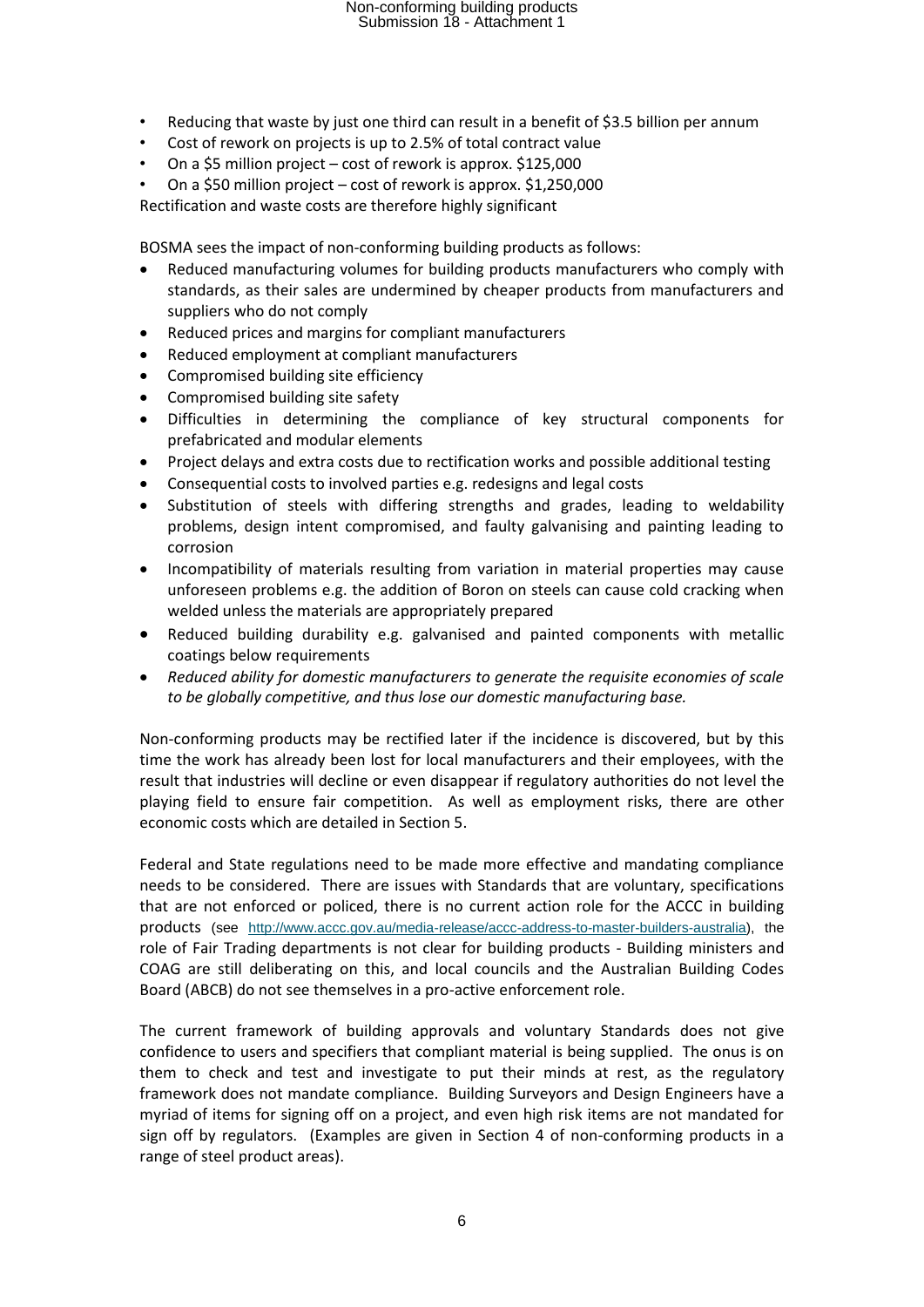The BOSMA position is that regardless of source of product, members of the supply chain must ensure that the steel products used in risk critical structural applications have been supplied from steel mill manufacturers which have Third Party Certification of their manufacturing output, demonstrating compliance with the relevant Standards. This is particularly important for high risk structural applications in construction where steel mill products are relied upon for the structural integrity of the building.

A recognised international method of ensuring this is to mandate third party product certificates of compliance be used to assure quality compliance of ongoing production output. Third Party Product Certification provides a level of confidence for governments, certifiers and users across the world who are grappling with the issue of how to ensure compliance with specifications, and avoid the costs of rework and litigation.

This position is non-discriminatory, follows established international models for product certification, and is inclusive of imported steel mill steels, regardless of country of origin. Its purpose is to provide a transparent level playing field for all steel mill suppliers for high risk products, while minimising the immense risks of non-conforming products.

Frameworks such as this are well understood and accepted by competent steel mills worldwide, as Third Party Certificates of Product Compliance are already for them a low cost "reduced red tape" method of demonstrating compliance. Endorsement by Governments of Third Party Product Certification Schemes is exercised in the European Union by recognition of the Certifiers (Conformity Assessment Bodies) as "Notified Bodies for Third Party Product Certification". The opportunity for Government in Australia is to do the same, as it will "reduce red tape" and provide an easy to use solution with which steel mills word wide are familiar.

Third party certificates of product compliance provide confidence that constructors and specifiers will get the quality they are paying for and have specified, and satisfy the requirement to minimise risk and provide a level playing field. The advantages of these types of schemes are presented later in this submission.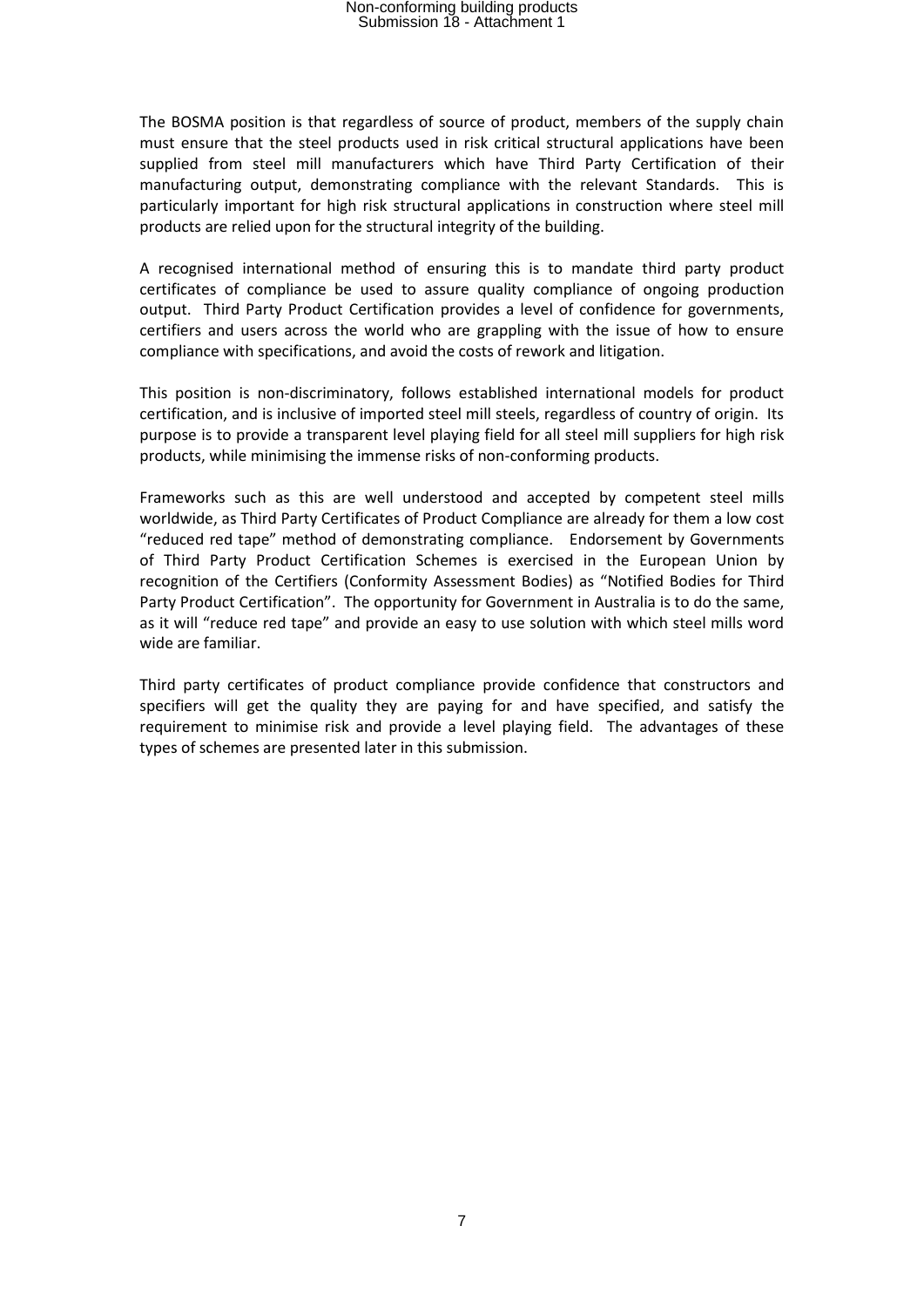### **3. EXAMPLES OF NON-CONFORMING PRODUCTS IN STEEL**

There are many examples of non-conforming steels and steel building products. They include a wide range of examples.

- Products that do not meet regulatory, Australian or industry standards
- Products that are not fit for their intended purpose
- Products that are not of acceptable quality
- Products that contain false or misleading claims
- Products that have false documentation
- Products that are counterfeit

Examples of non-conforming products that compete with steel products:

- Products with lower metallic coating and/or paint film thickness than required by standards (AS 1397 and AS/NZS 2728).
- Paints with lead content above the 0.1% limit specified in the Poisons Standard Paints and Tinters.
- Products not marked as per standards requirements (AS 1397).
- Products incorrectly described as BlueScope branded products.
- Products with false or non-compliant test certificates.
- There have been significant increases in prefabricated products and/or modular assemblies where demonstrating evidence of compliant steel mill product being used has been variable.
- Additional non-conforming steel product examples are given in the Attachment 2.

Some examples from other parties:

- Queensland Transport & Main Roads Final Report STRUCTURAL STEEL INDUSTRY REVIEW- November 2011: (Source R Pritchard QTMR)
	- Queensland bus station case focus on price not quality led to inconsistent quality due to 300 tonnes of steel sourced from 19 countries and 32 steel mills. Some steel was not conforming to standards requiring amendments to structure to cater for understrength.
	- Structural bolts purchased as commodity leading to failures such as Wollongong Stadium and RAAF Fairbairn hangar
- NSW Fair Trading issued a public warning on  $7<sup>th</sup>$  May 2012 after learning that hundreds of households may have hot water tanks manufactured and imported from China that have not been approved for use in Australia. (see http://www.smh.com.au/environment/waterissues/warning-over-solar-hot-water-systems-20120506-1y76r.html)
- Timber frame anchors & bracing the Australian Building Code requires that structural connectors such as framing anchors and metal strap for tie down and bracing of timber framed buildings complies with AS1684.2-2010. The Standard states that these products must be manufactured from G300 or equivalent structural steel grade and have a corrosion protection provided by a minimum thickness of zinc coating equal to Z275 standard.
- Over a number of years beginning in 2010, Pryda a manufacturer of structural connectors for the construction industry in ANZ, carried out a series of internal tests of metal straps purchased from various hardware and trade outlets around Australia and representing a variety of manufacturers. These tests clearly pointed to a number of manufacturers using steel that did not perform when tested against products manufactured with the steel grade required by the standards. These tests were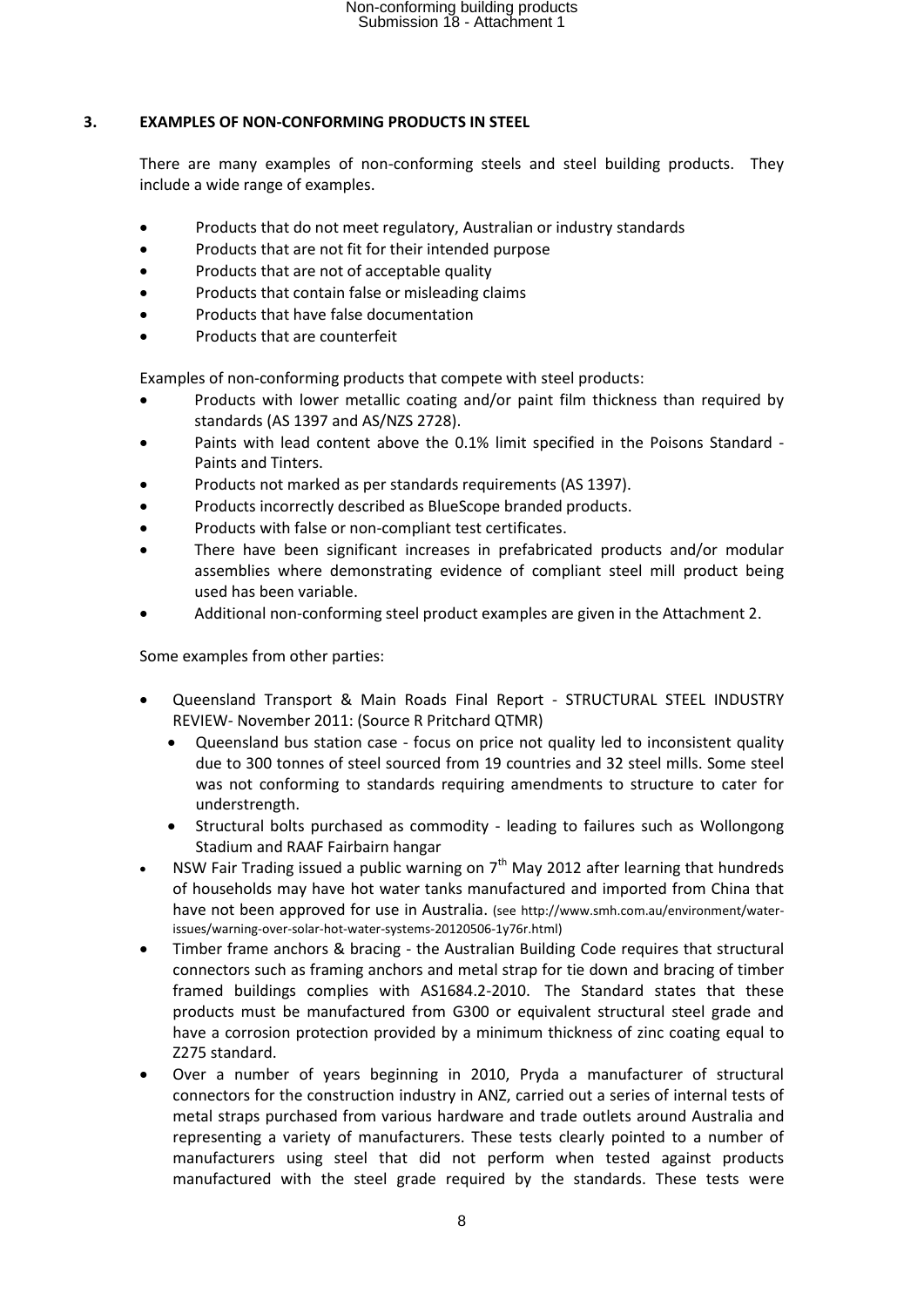repeated using an independent testing organisation and these results along with other forms of testing in our laboratory and by other companies, confirmed that products were being sold that did not conform to the standards required for domestic or commercial construction.

 Pryda has subsequently invested considerable time and energy to bring this issue to the notice of the industry, particularly the trade and hardware resellers to make them aware of the standards and their responsibility to provide their trade customers with products that are fit for purpose. (Source D Taylor Pryda)

The above are just some examples of where non-conforming products are misleading and frustrating the intent of the designer, project manager and consumer to experience the level of quality product that he or she has assumed they will receive. Additional non-conforming steel product examples are given in Attachment 2.

BOSMA advocates for a fair market in Australia for all building and construction product manufacturers, suppliers and users. Designing, manufacturing and testing products to Australia Standards comes at a cost to which all manufacturers should be subject.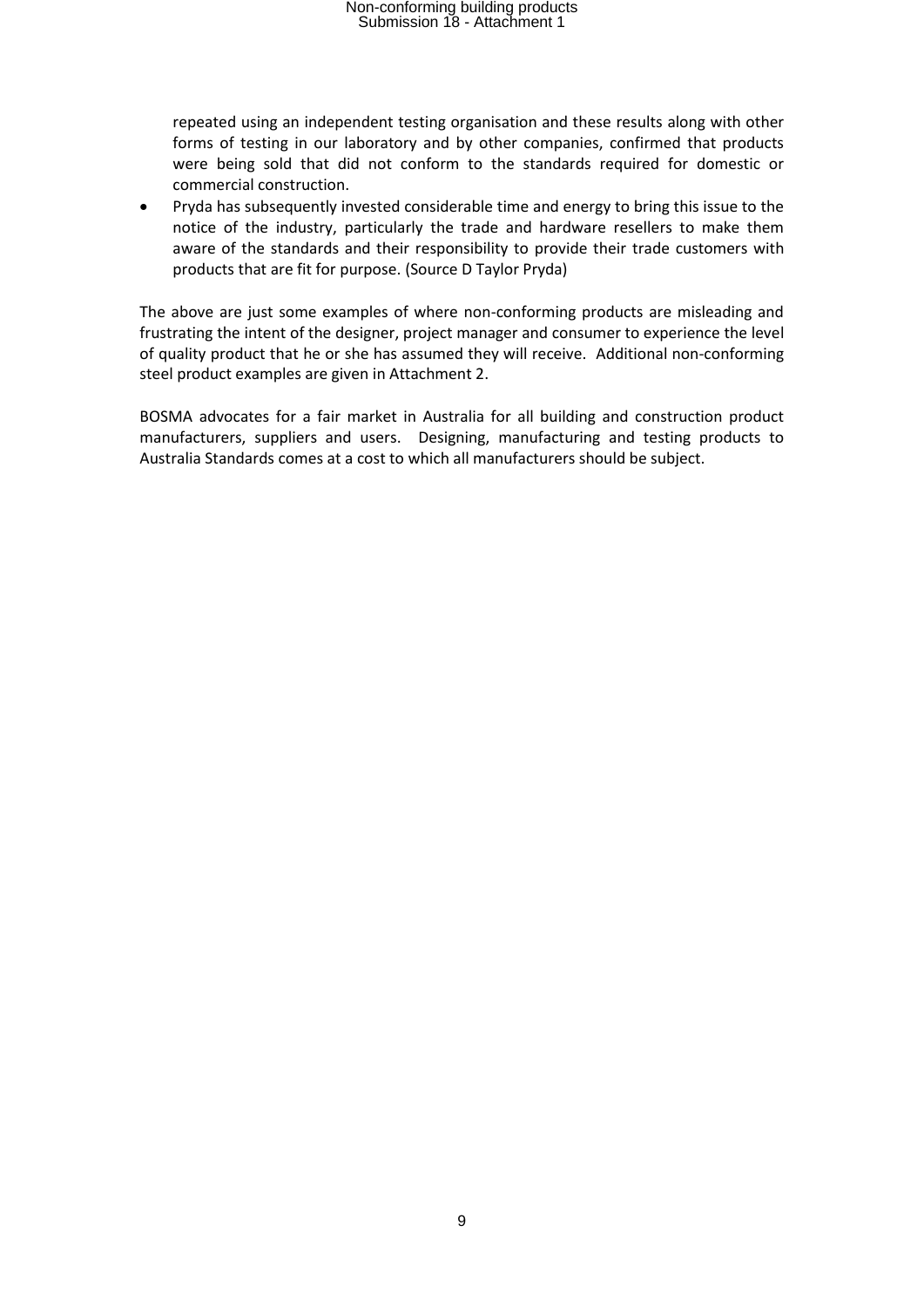### **4. THE ECONOMIC IMPACT OF NON-CONFORMING PRODUCTS**

In effect, the sale of non-conforming building products in Australia is a form of unfair trade, by which companies whose products do not conform to standards and building requirements undermine the viability of those firms whose products do conform, while imposing additional and unnecessary costs on the economy, and creating unacceptable risks to public safety.

Non-conforming products may be rectified later if the incidence is discovered, but by this time the work has already been lost for local manufacturers and their employees, with the result that industries will decline or even disappear if regulatory authorities do not level the playing field to ensure fair competition.

As well as employment risk, there are other economic costs.

- Economic costs from health and safety impacts
	- Potentially loss of life resulting from installation or product failures/nonconformances
	- Health impacts from exposure to hazardous substances
- Direct economic loss due to product failures or events due to non-conforming products
	- Rebuilding or repairing buildings or structures that have failed (e.g. sheds, road furniture, fire damaged structures
	- These costs are typically borne by the owner, builders or insurance
- Cost of product recalls
	- For example Infinity Cables, Fire Resistant fibre boards, incorrect hazard labelling on paints
	- Costs include inspections, removal, repairs and replacement, lost amenity.
- Shorter building or structure life due to building products that do not meet durability requirements
- Impacts from the closure of manufacturing businesses or reduced capacity in part due to meeting the costs of compliance (higher cost materials or specification and systems to ensure standards are met) competing against lower cost noncompliant products.
	- Reduced tax, local expenditure, increased welfare and transition payments
- Impacts from the closure or reduction in capacity of building and construction stakeholders that do not compromise on product conformance, competing with stakeholders that leverage non complying products to reduce costs.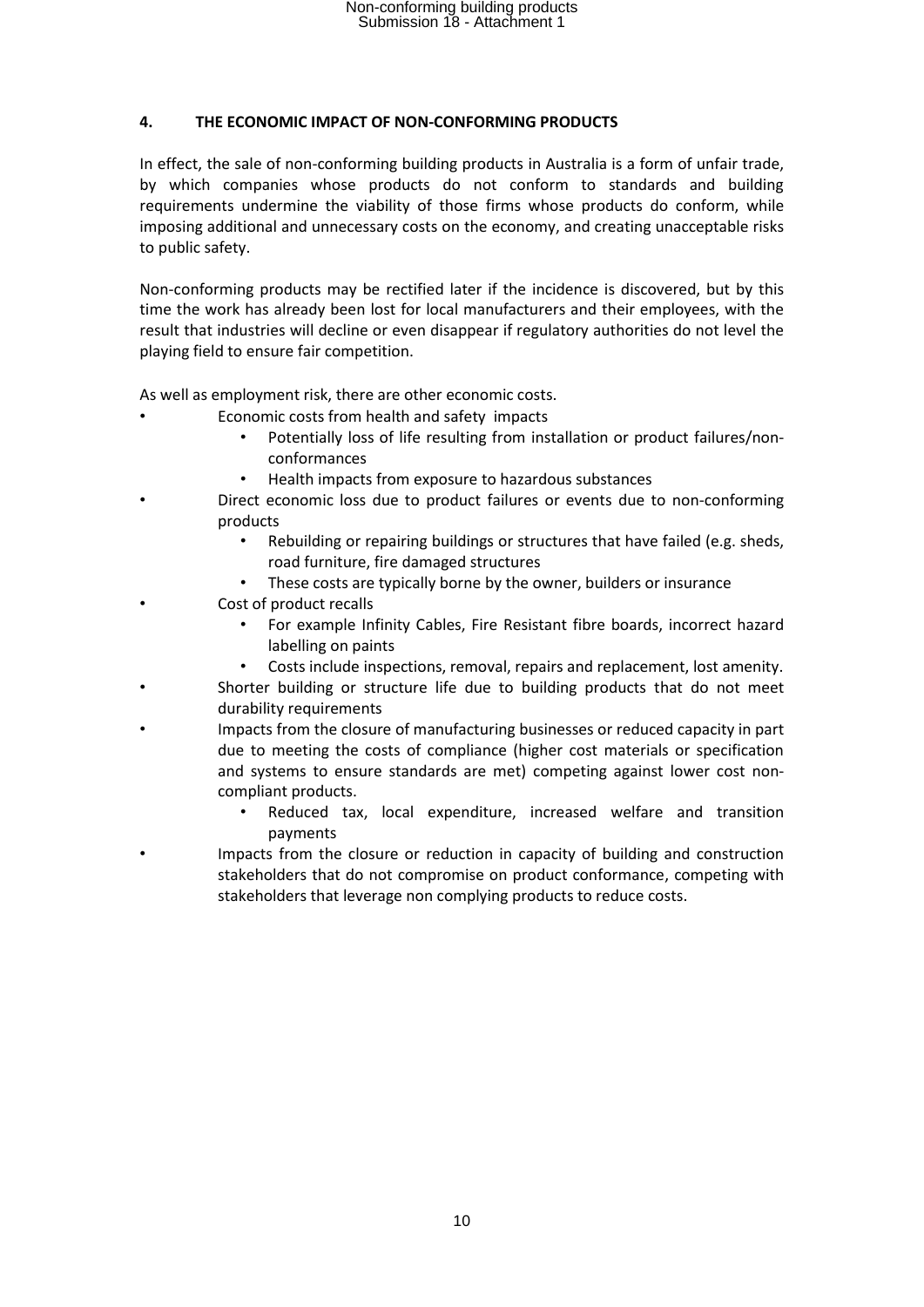### **5. THE IMPACT OF NON-CONFORMING BUILDING PRODUCTS ON INDUSTRY SUPPLY CHAINS**

BlueScope and OneSteel aim to supply products that are fit for purpose and meet the National Construction Code and referenced Australian Standards. We aim to ensure our products meet the deemed to satisfy requirements of the NCC to make compliance as simple as possible for external stakeholders.

Steel products are supplied at different levels of the supply chains and in different ways:

- Reinforcing prestressing structural and tubular steels ex steel mill manufacture
- Alloy, coated and other refined steel products ex steel mill or specialised processor
- Prefabricated end-use products and pre-assembled modules that are directly imported
- Steel building products and other products using steel

As per the terms of reference, we need to look at the differing ways in which non-compliant product can enter the different supply chains.

The supply chains for the various steel products have differing characteristics. The biggest market sectors for steel used in Australia are:

- Steel reinforcement (rebar, mesh, strand) and associated steels used in concrete buildings and structures
- Structural steel (beams, plate sections and pipe & tube) used in steel framed buildings and structures.
- Coated flat steels and associated building products metallic coated and pre-painted steels used for light framing, roof sheeting, decking and other rollformed product
- Other steel products e.g. hollow sections (pipe and tube), building accessories (nail plate, bolts), prefabricated buildings and building elements

Steel reinforcement supply chain:

- Steel mills domestic and overseas
- Reinforcement processors/fabricators/post tensioners/precasters/others such as wire fencing, concrete pipes etc.

Structural & Flat steel supply chain:

- Steel mills domestic and overseas
- Steel distributors
- Steel fabricators
- Prefabricated components, modules and assemblies

Coated flat steels supply chain:

- Steel mills –domestic and overseas
- Steel distributors
- Roll formers and sheet metal fabricators

Steel building products supply chain:

- Products made from steel e.g. bolts, mesh, sheds, direct imported
- Component assemblies e.g. fabricated structural steel, domestic and imported
- Pre-assembled modules, domestic and imported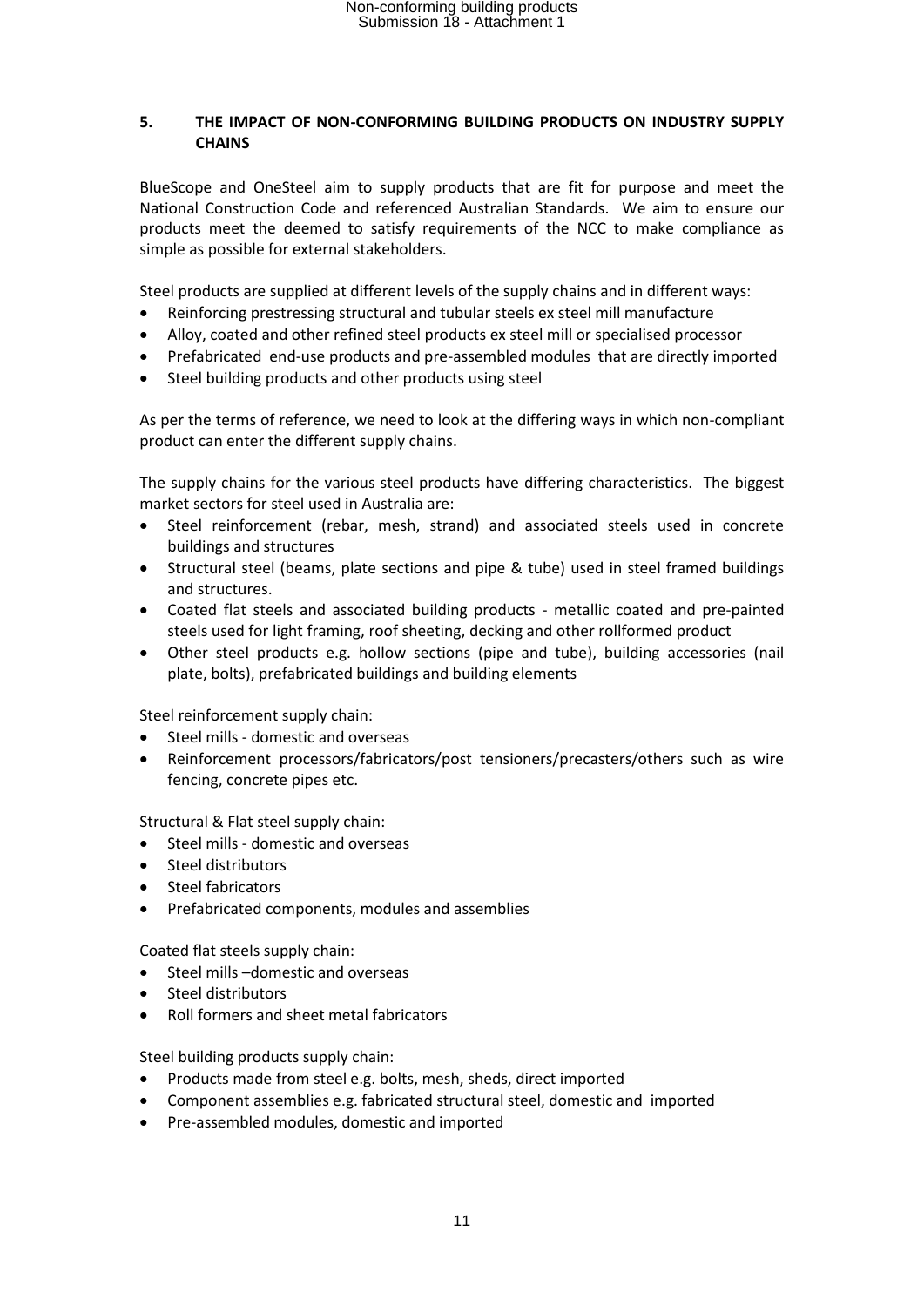In the reinforcement supply chain the majority of steel mill product is currently covered by third party certificates of product compliance. However increased availability of noncompliant reinforcing products is putting significant stress on this sector, threatening employment volumes and margins.

In the structural/flat products supply chain, because of the extra distribution level, and the increased fragmentation of end-uses, the use of third party certificates of compliance for steel mill products is growing, but the voluntary nature of compliance is impeding this, again threatening employment volumes and margins. For prefabricated and modular assemblies, it is difficult to determine compliance of the individual steel products. This could be resolved if third party certification of product compliance was required for the base steels.

In the steel building products and coated steels supply chains, it is often very difficult for users and specifiers to determine whether compliant steel mill product has been used, as it is not the norm for suppliers to provide evidence of compliance for the steel they use. This could be resolved if valid branding and product marking requirements were specified and enforced. Coated steels are generally used for lower risk applications but conformance to standards supports structural integrity and building durability.

There is a significant cost to manufacturers to develop, test, design, and manufacture products to meet Australian Standards and the NCC. For example:

- BlueScope invested significant resources to conduct extensive testing for over 10 years to support the introduction of next generation ZINCALUME® steel and COLORBOND® steel and incorporate aluminium/zinc/magnesium alloy-coated steels in the relevant standards and codes. This includes corrosion testing, paint durability testing, suitability for use with drinking water, flammability and combustibility testing.
- BlueScope and OneSteel invest in quality systems that ensure products consistently meet Australian Standards
- BlueScope and OneSteel invest in Third Party Accreditation for steel reinforcing and structural products
- Australian Standards and Codes include requirements for minimum thickness and width tolerances, strength, metallic coating and paint thickness and performance, and exclusion of hazardous substances. Non-conforming products may involve reductions in materials or less expensive material that could result in considerable savings and a cost advantage. Even slight reductions below standards could provide millions in savings and a competitive advantage while resulting in reduced building durability and increased risk for builders and end users.
- BlueScope and OneSteel invest in resources to monitor and contribute to changes in the NCC and Standards, to help improve Standards, and to support innovation and maintain compliance.

Non-conforming products may provide suppliers with a competitive cost advantage over manufacturers who invest in products that conform with the relevant Standards and codes. This may result in lost business and reduced revenue to invest in maintaining and developing operations.

The trend towards prefabrication and modular solutions increases the complexity of ensuring compliance and may increase the probability of non-compliance given these involve design, building product components, fabrication, welding etc.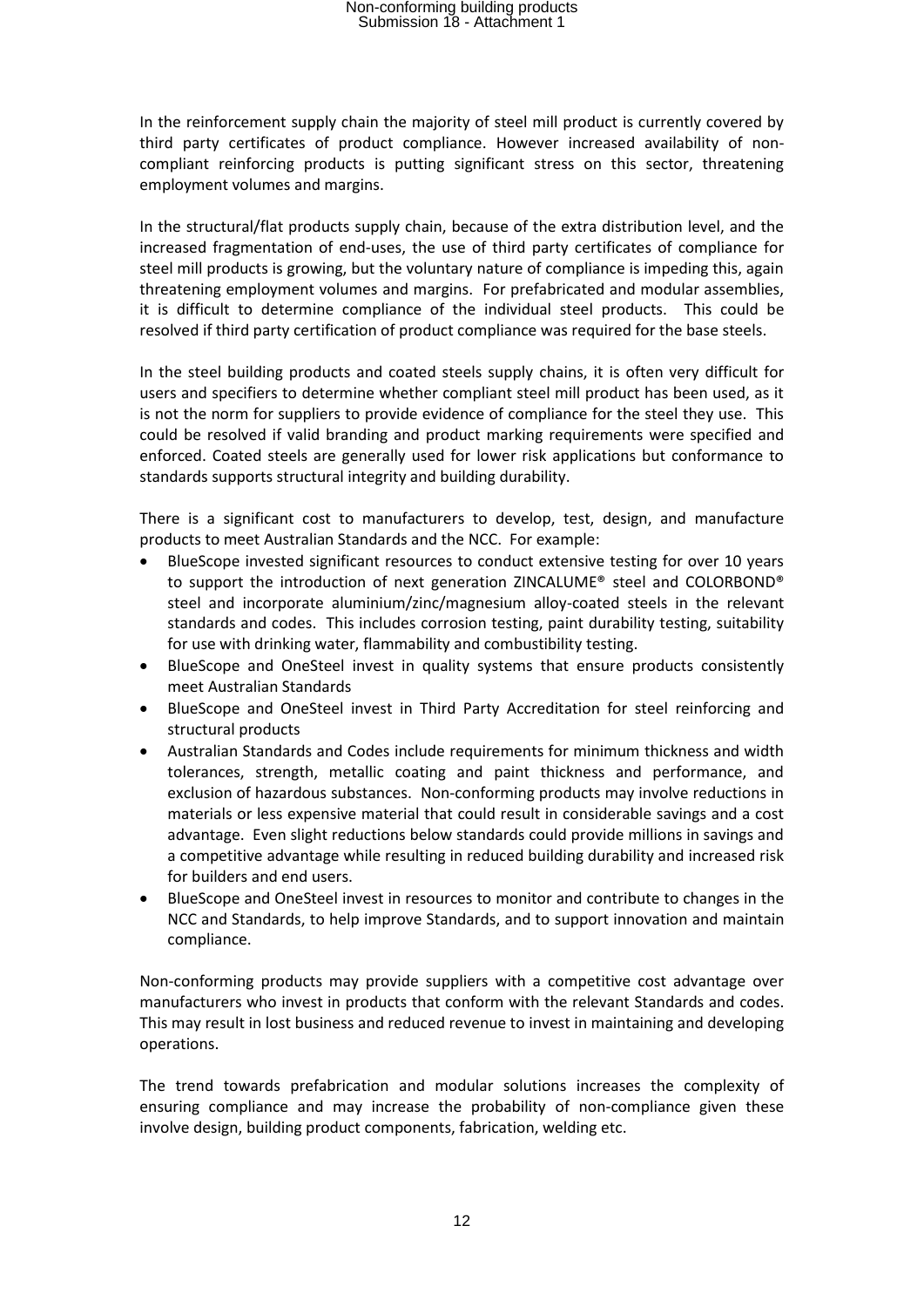Ultimately, supply of non-conforming building products potentially undermines the viability of manufacturers who supply conforming products.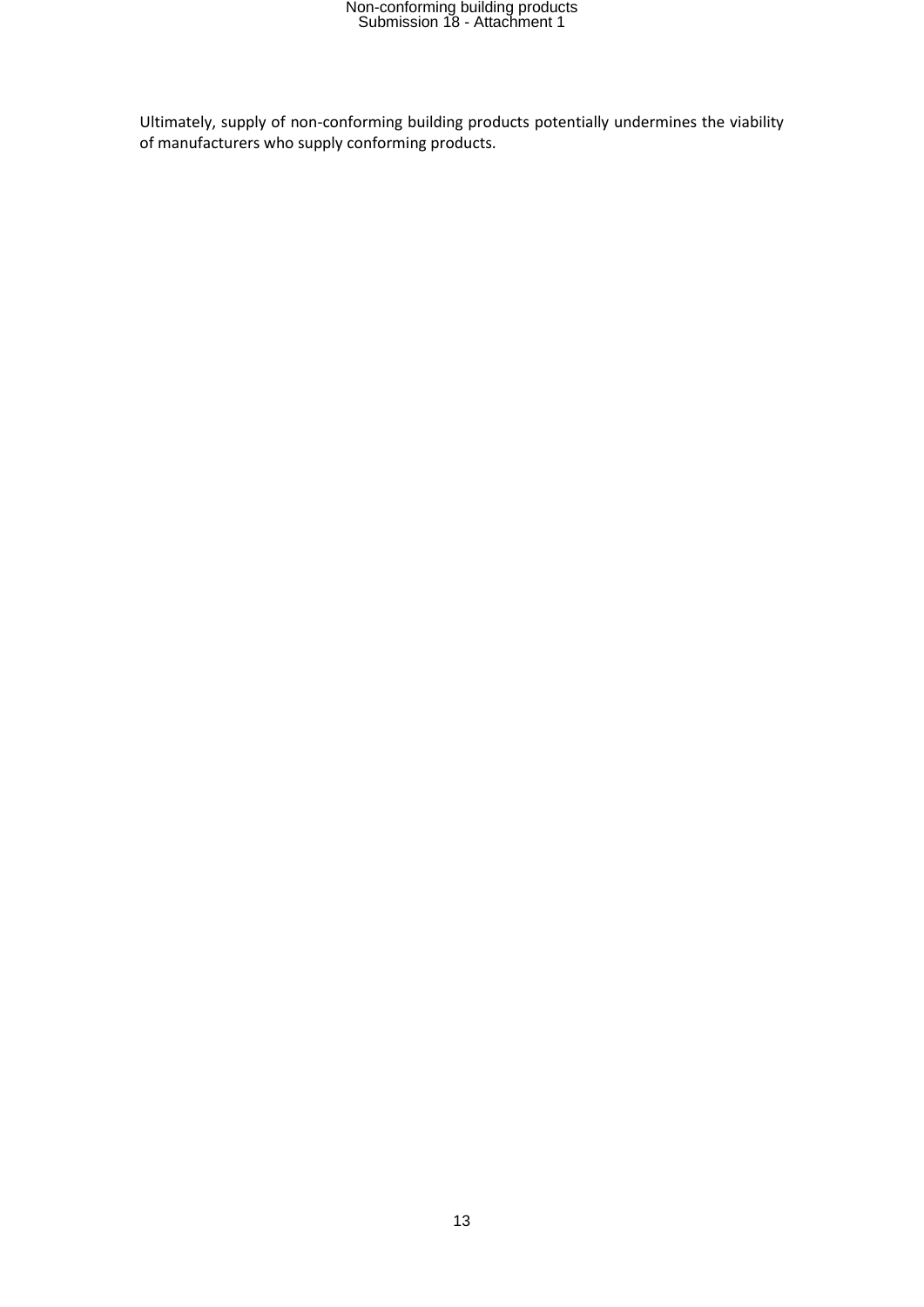#### **6. IMPROVEMENTS TO BUILDING PRODUCT CONFORMANCE FRAMEWORK**

The current framework of building approvals and voluntary Standards does not give confidence to users and specifiers that compliant material is being supplied. The onus is on them to check and test and investigate to put their minds at rest, as the regulatory framework does not mandate compliance, as explained above.

There are models around the world that promote and/or ensure compliance. These are worthy of attention by government in order to reduce the incidence, cost and risks of nonconforming products.

Mandating compliance to Standards and ensuring the building approval process is dependent on adherence to Standards would be of great assistance in ensuring:

- Stakeholder certainty on whether a product conforms and that conforming products are used and installed properly
- Safe buildings, facilities and infrastructure during and after construction
	- Reduce risk Fire, Structural, Health (e.g. hazardous substances (VOC's, lead), water penetration)
- Protecting asset value, amenity and ongoing costs
	- Minimise Rework and Rectification
	- Meet product durability expectations (also impacts safety and sustainability in medium to long term)
	- Comply with energy efficiency requirements and claims
- Achieving a fair market in Australia for all building and construction product manufacturers, suppliers and users
- Reducing the cost of waste (rectification, recalls, failures) and confusion
- Improving safety on site

Possible improvements to current frameworks

- Joint Approach Industry and Governments to work together to combat nonconforming products. Short Medium and Long Term approaches require investment from key stakeholders in industry and government over a sustained period of time
- A Risk based approach will identify the priority areas
	- Improved baseline for all products
	- Most comprehensive approach for high risk buildings/structures or high risk factors – fire, structural integrity
	- Encourage Third Party Product Certification for high risk building products & applications.
	- Register for high importance products backed by certified testing
- Benchmark effective mechanisms in other jurisdictions that could work here e.g. EU notified bodies to certify product compliance
- Improved information, communication and coordination improved clarification of requirements and how to demonstrate these are met
- Policing and enforcement improved surveillance and auditing of priority building products - stiffer penalties for non-conformance
- Clarify and improve how conformance is demonstrated
	- Standards or NCC or other to be more prescriptive
	- Improve test certificate requirements for steel
	- Mandate certificates of product compliance for steel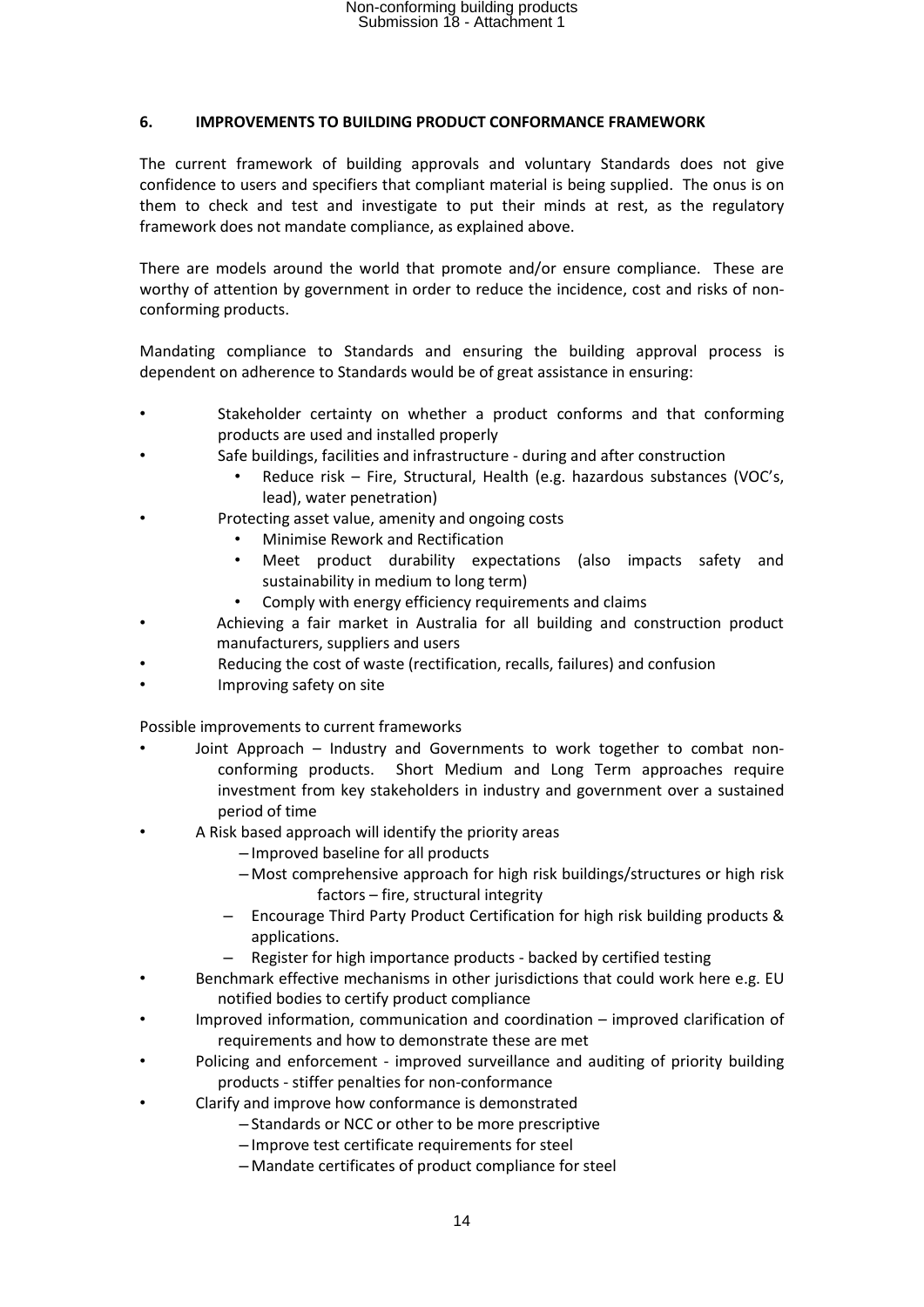- Product Marking requirements to be upgraded
- Greater deterrents increased penalties and enforcement for non-conformance.
- Greater visibility of non-conformance national register e.g. CROSS type scheme in the UK – see www.structural-safety.org

BOSMA also supports the initiatives proposed by the Construction Product Alliance (CPA) in relation to the impact of non-conforming building products on the public interest and building approval processes, in their submission to the COAG Building Ministers Forum.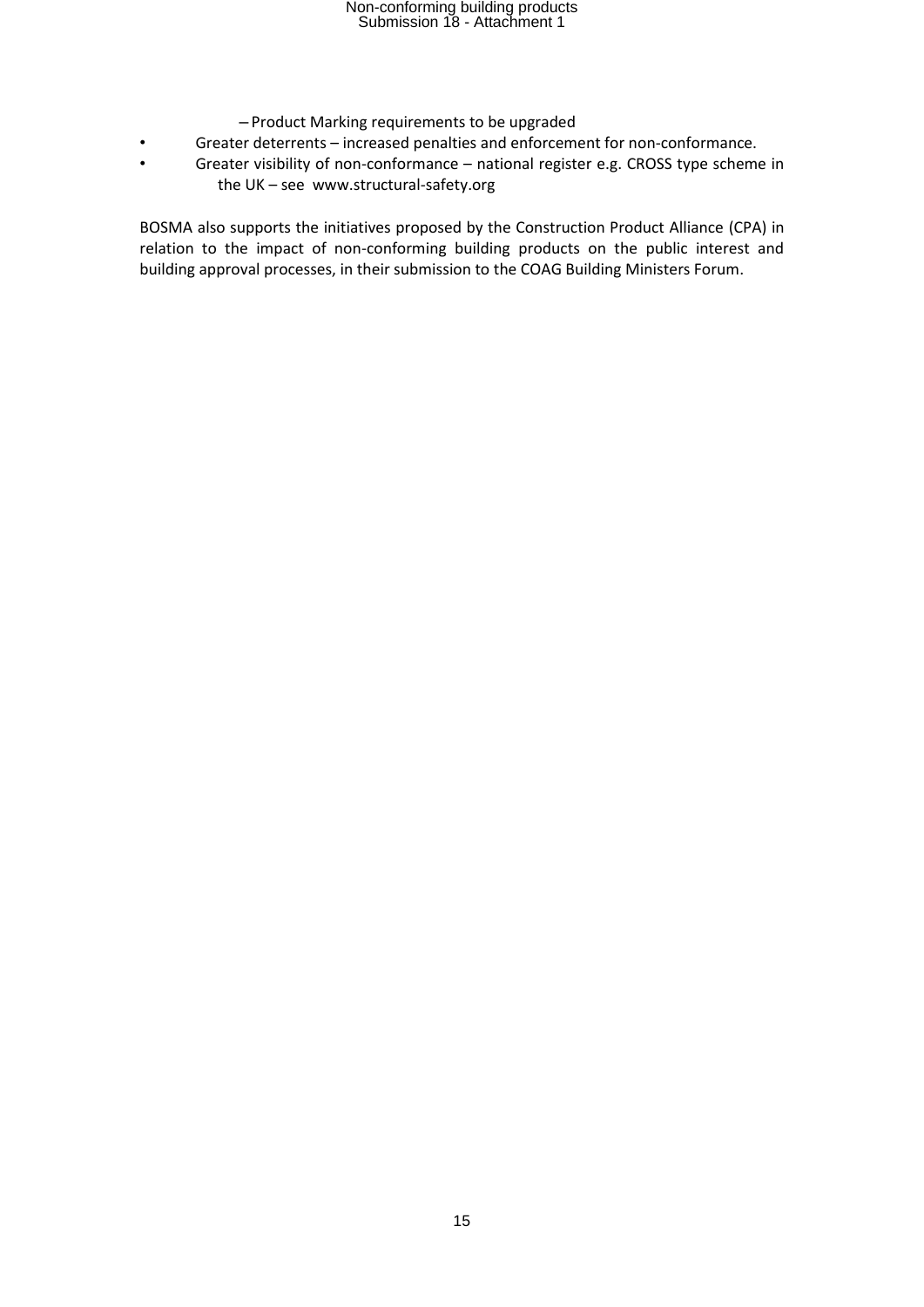### **7. INITIATIVES TO ASSURE PRODUCT CONFORMANCE OF STEELS**

To ensure greater product conformance and compliance of steel mill products, BOSMA sees the following priorities:

- Ensure standards are normative where they are informative, and for high risk products have a product conformance process based on third party product certification of suppliers' manufactured output on an ongoing basis (not just manufacturing capability).
- Recognise and support current industry third party certification schemes to be JAS-ANZ accredited and to achieve status of "Notified Bodies for Conformity Assessment" as per the EU model, in order to recognise their ability to assure compliance by offering certificates of product compliance.

The current systems and frameworks are inadequate to ensure that steels and steel building products meet the Standards called up in the National Construction Code (NCC) or specified in non-building construction projects. Standards Australia develops Australian Standards but does not have a direct role in ensuring the compliance of products or services with these standards. Australia trades in a global marketplace, but Australia does not mandate certified product conformity and compliance requirements to Standards. So while Standards are called up, the ineffective framework for surveillance and enforcement essentially relies on the goodwill of the suppliers to provide compliant product.

The BOSMA position is that in the absence of government regulation of steel product quality and conformance to Standards, that third party product certificates of compliance be used for high risk products as per established international practice to assure quality of ongoing production output. Third Party Product Certification provides a level of confidence for governments, certifiers and users across the world who are grappling with the issue of how to ensure compliance with specifications, and avoid the costs of rework and litigation.

There is a worldwide trend to manage this exposure by the establishment of third party product certification schemes, with over twenty western countries now having third party assessment schemes. For example third-party certifiers of long-standing in Europe include UKCARES, Deutsches Institut fűr Bautechnik, and IGQ – Instituto Italiano di Garanzia della Qualita. Canada also uses a national accrediting authority model to certify a range of construction products. Third-party certification schemes are generally structured around the requirements of the International Standard for such bodies – IS17O65 General requirements for Bodies operating Product Certification Systems.

In Australia there are now a number of third party certification schemes, such as those operated by the Australasian Certification Authority for Reinforcing and Structural Steels (ACRS), Steelwork Compliance Australia (SCA), the Australian Window Association (AWA) and the Engineered Wood Products Association (EWPA). The Joint Accreditation System of Australia and New Zealand (JAS-ANZ) also offers accreditation to product certification bodies or Conformity Assessment Bodies (known as CAB's).

The benefits of third-party certification to the construction industry, its specifiers and clients include assured quality of product irrespective of source, increased confidence in material quality, reduced risk for all parties to a project and reduced possibility of failure, and remedial work or delay. Additionally there is certainty that the products meet the requirements of the relevant Australian Standard, avoiding the need for separate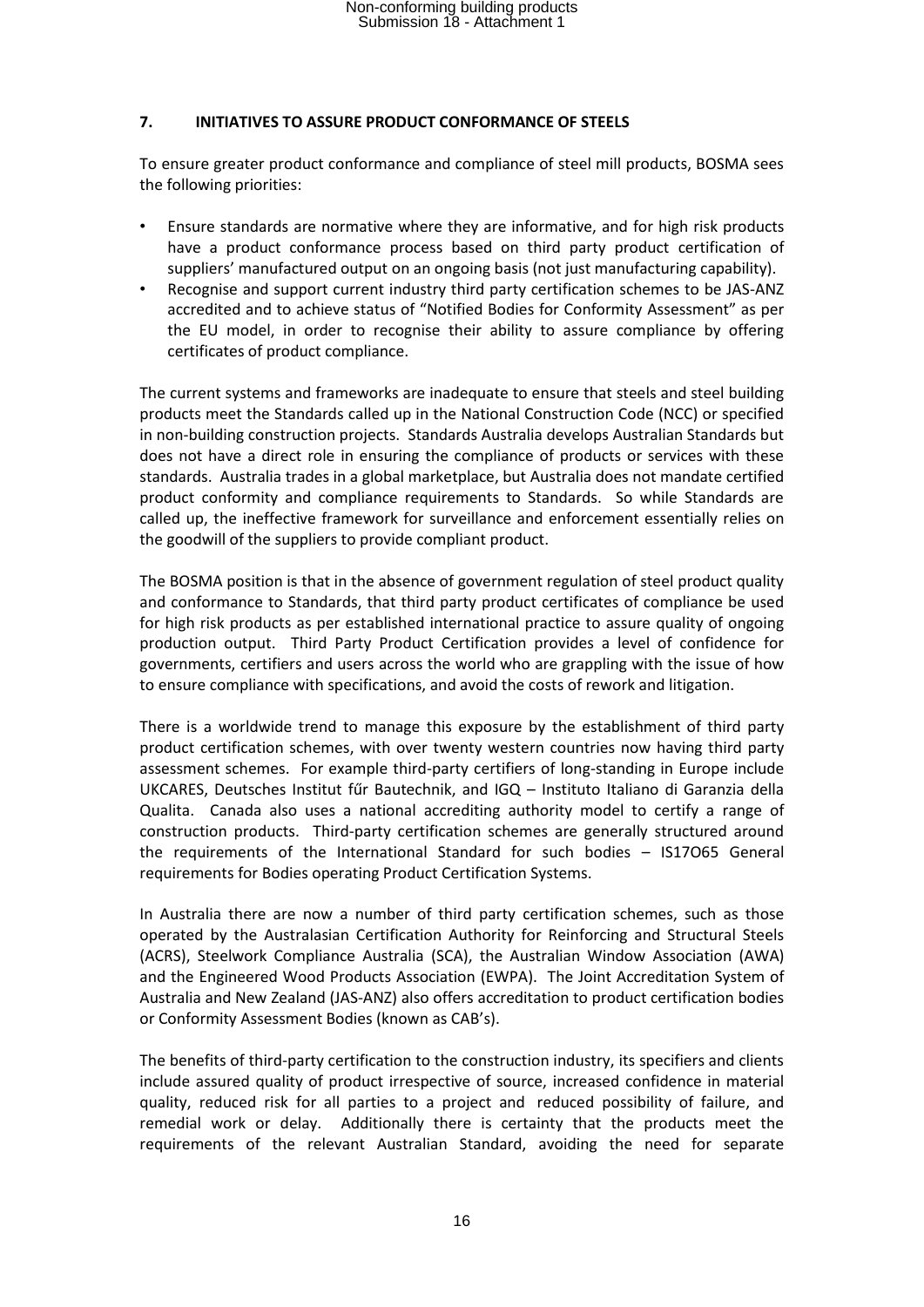inspections at the manufacturer, separate independent testing and checking test certificates.

In these difficult times choosing compliant products is even more important as the temptation to cut corners, or make do with sub-standard materials is fraught with danger. There have been many examples reported of failures of products on building sites. Many more problems are likely to occur, but are not reported, or made known to the specifier, purchaser and user.

Suppliers, users, specifiers and certifiers all need effective processes in place to reduce the risks as they take responsibility for construction product quality and the consequences if product failures occur. Government needs to support everyone involved in the building process to think of how they can reduce their risks and liabilities which encompass safety, cost of repairs, penalties and legal expenses to name just a few of the exposures.

The objective must be to have processes in place that ensure problems are avoided upfront, by ensuring reputable supply and confidence in quality provided, particularly for different types of materials which nowadays as well as individual products include fabricated and preassembled components.

BOSMA recommends action by the Government to recognise risk based Third Party Product Certification of building products and construction materials as an effective and transparent means of determining compliance. In the steel sector BOSMA recommends that the Government recognises robust Third Party Product Certification schemes such as the Australasian Certification Authority for Reinforcing and Structural Steels (ACRS) or equivalents for demonstrating compliance.

Procurement and specification bodies should demonstrate that the steel products used in high risk critical structural applications have been sourced from a steel mill certified by ACRS or a demonstrated equivalent certification body. This position is non-discriminatory, follows established international models for product certification, and is inclusive of imported steel mill steels, regardless of country of origin. Its purpose is to provide a transparent level playing field for all steel mill suppliers, while minimising the immense risks of nonconforming products.

Frameworks such as this are well understood and accepted by competent steel mills worldwide, as Third Party Certificates of Product Compliance are already for them a low cost "reduced red tape" method of demonstrating compliance. Endorsement by Governments of Third Party Product Certification Schemes is exercised in the European Union by recognition of the Certifiers (Conformity Assessment Bodies) as "Notified Bodies for Third Party Product Certification". The opportunity for Government in Australia is to do the same, as it will "reduce red tape" and provide an easy to use solution with which steel mills word wide are familiar.

Thank you for the opportunity to make a submission to Senate inquiry into non-conforming building products. Please do not hesitate to contact me if you have any questions about our submission. We will be pleased to answer any questions and provide further clarity.

Yours faithfully,